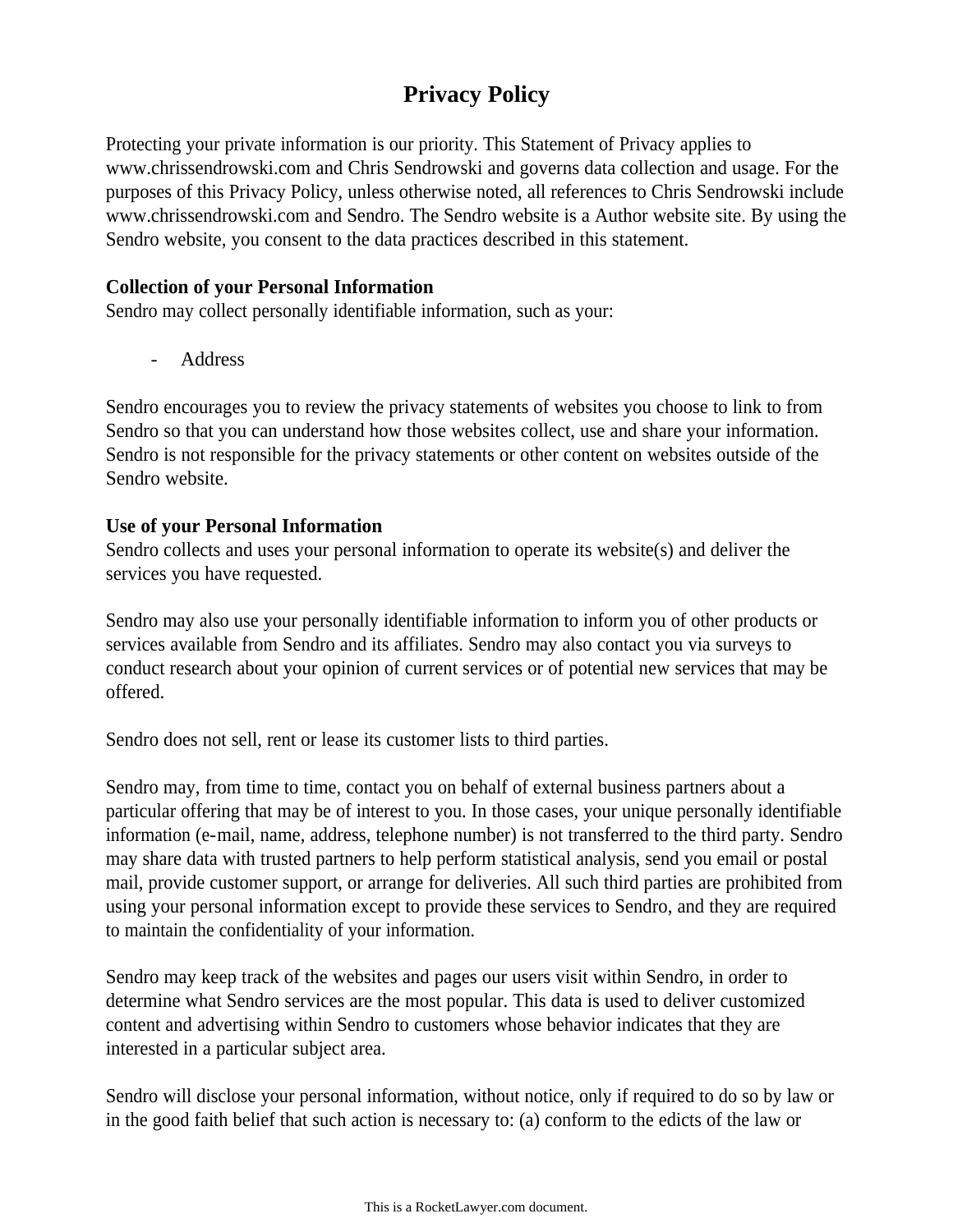comply with legal process served on Sendro or the site; (b) protect and defend the rights or property of Sendro; and, (c) act under exigent circumstances to protect the personal safety of users of Sendro, or the public.

### **Automatically Collected Information**

Information about your computer hardware and software may be automatically collected by Sendro. This information can include: your IP address, browser type, domain names, access times and referring website addresses. This information is used for the operation of the service, to maintain quality of the service, and to provide general statistics regarding use of the Sendro website.

### **Security of your Personal Information**

Sendro secures your personal information from unauthorized access, use, or disclosure. Sendro uses the following methods for this purpose:

- SSL Protocol

When personal information (such as a credit card number) is transmitted to other websites, it is protected through the use of encryption, such as the Secure Sockets Layer (SSL) protocol.

### **Children Under Thirteen**

Sendro does not knowingly collect personally identifiable information from children under the age of thirteen. If you are under the age of thirteen, you must ask your parent or guardian for permission to use this website.

# **Opt-Out & Unsubscribe**

We respect your privacy and give you an opportunity to opt-out of receiving announcements of certain information. Users may opt-out of receiving any or all communications from Sendro by contacting us here:

- Web page: \_\_\_\_\_\_\_\_\_\_\_\_\_\_\_\_\_
- Email: \_\_\_\_\_\_\_\_\_\_\_\_\_\_\_\_\_
- Phone: \_\_\_\_\_\_\_\_\_\_\_\_\_\_\_\_\_

# **Changes to this Statement**

Sendro will occasionally update this Statement of Privacy to reflect company and customer feedback. Sendro encourages you to periodically review this Statement to be informed of how Sendro is protecting your information.

# **Contact Information**

Sendro welcomes your questions or comments regarding this Statement of Privacy. If you believe that Sendro has not adhered to this Statement, please contact Sendro at:

Chris Sendrowski 25 Franklin Ave oakland, New Jersey 07436